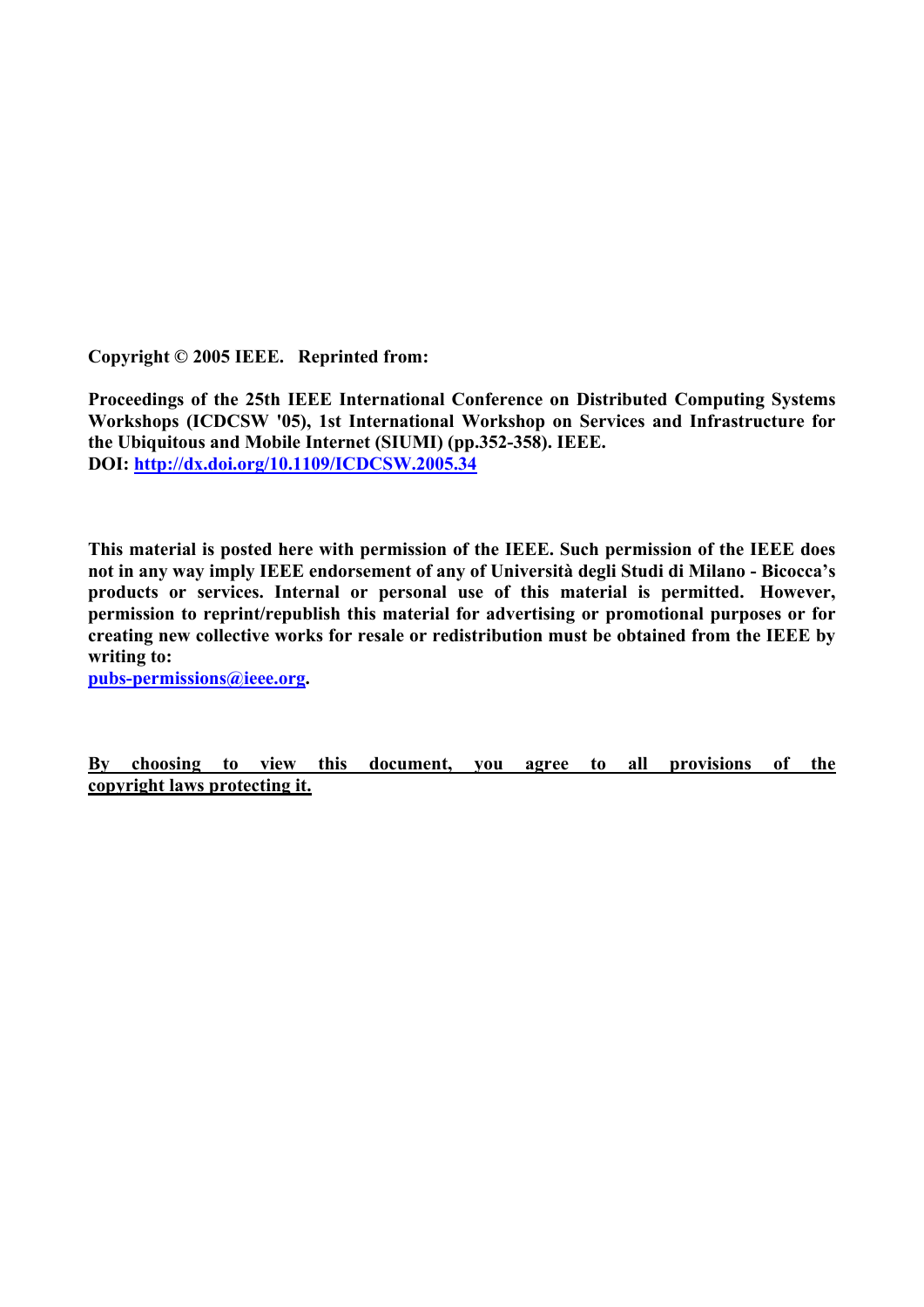# **An Adaptive Middleware to Support Context-Aware Knowledge Sharing**

Roberto Boselli, Federico Cabitza, Flavio De Paoli, Marco Loregian

*Dipartimento di Informatica, Sistemistica e Comunicazione, Universita degli Studi di Milano Bicocca ` via Bicocca degli Arcimboldi 8, 20126 Milano, Italy* {*boselli, cabitza, depaoli, loregian*}*@disco.unimib.it*

# **Abstract**

*Due to the diffusion of ubiquitous computing environments, the need for adaptive applications to effectively support knowledge sharing, and improve context awareness without interfering with habitual work practices has gained importance. This paper presents the design of an application architecture that exploits an ontology-based knowledge management framework and a reflective middleware to support multi-channel applications. The development of the middleware is carried on in parallel with the development of a real application, SWIRLS, that aims to support the work in a hospital setting. SWIRLS is a case study with real technology and organizational problems that involves innovative devices, seamless interaction via different channels and domain-dependent knowledge management issues.*

#### **1 Introduction**

In this paper we outline a software architecture designed to support ubiquitous applications by supplying the ability both to dynamically adapt to current context and to properly manage knowledge. Context includes the technological environment and the performed activities. Knowledge is typically expressed by the semantic content of documents that users feed into the system. Our middleware-based proposal exploits lower-level services provided by two consolidated and mature projects, MILK [13] and MAIS [12] and represents an ongoing endeavor to integrate them to support real work settings and habitual user practices. The work is carried on in parallel with the development of a demonstrator, SWIRLS [6], to test and validate the proposed solutions.

SWIRLS (*Supporting Wards with Interactive Resources and Logic-based Systems*) is an application envisioned with a twofold aim: on the one hand it is designed to support hospital practitioners without disrupting their habitual practices and by augmenting the natural interaction with paper-based forms through context-adaptivity of situated whiteboards; on the other hand, SWIRLS supplies a real application-level domain that is complex enough to verify the architectural hypothesis of our novel integrating middleware. For this reasons a scenario, emerging from our field studies and thus derived from a real situation, will be given to illustrate the application functionalities and enabling technologies.

In the rest of the paper, the background of the presented project is described, MILK and MAIS projects are briefly outlined. Moreover, as an example of the proposed architecture, a demonstrator is described. In the last sections, some related works are discussed, followed by implementation issues and the conclusion.

## **2 Conceptual background**

The problem we are dealing with, which is the creation of an adaptive middleware architecture that enables knowledge sharing in an open mobile environment, presents issues mainly regarding two topics: context-aware interaction and technical development.

The interaction area has two main foci: (1) what people do in terms of activities and contents, and (2) how people accomplish a given task. The former deals with questions like what people need (or want) to do with systems that go beyond traditional mouse-monitor-keyboard devices; what "allowing for seamless transition between devices and contexts" means; how private spaces integrate with social shared spaces; and so forth. The latter deals more with user interfaces and physical interaction: how to design the graphical presentation of contents properly; how to use effectively new devices (e.g., digital pens); how people interact with the system to accomplish certain tasks in a multi-modal environment; how to make people aware of the context (environment and other users); and so forth. In short, we need to define what the requirements for this new class of applications are. It is worth saying that this is not (or not only) a technical problem, therefore analysis from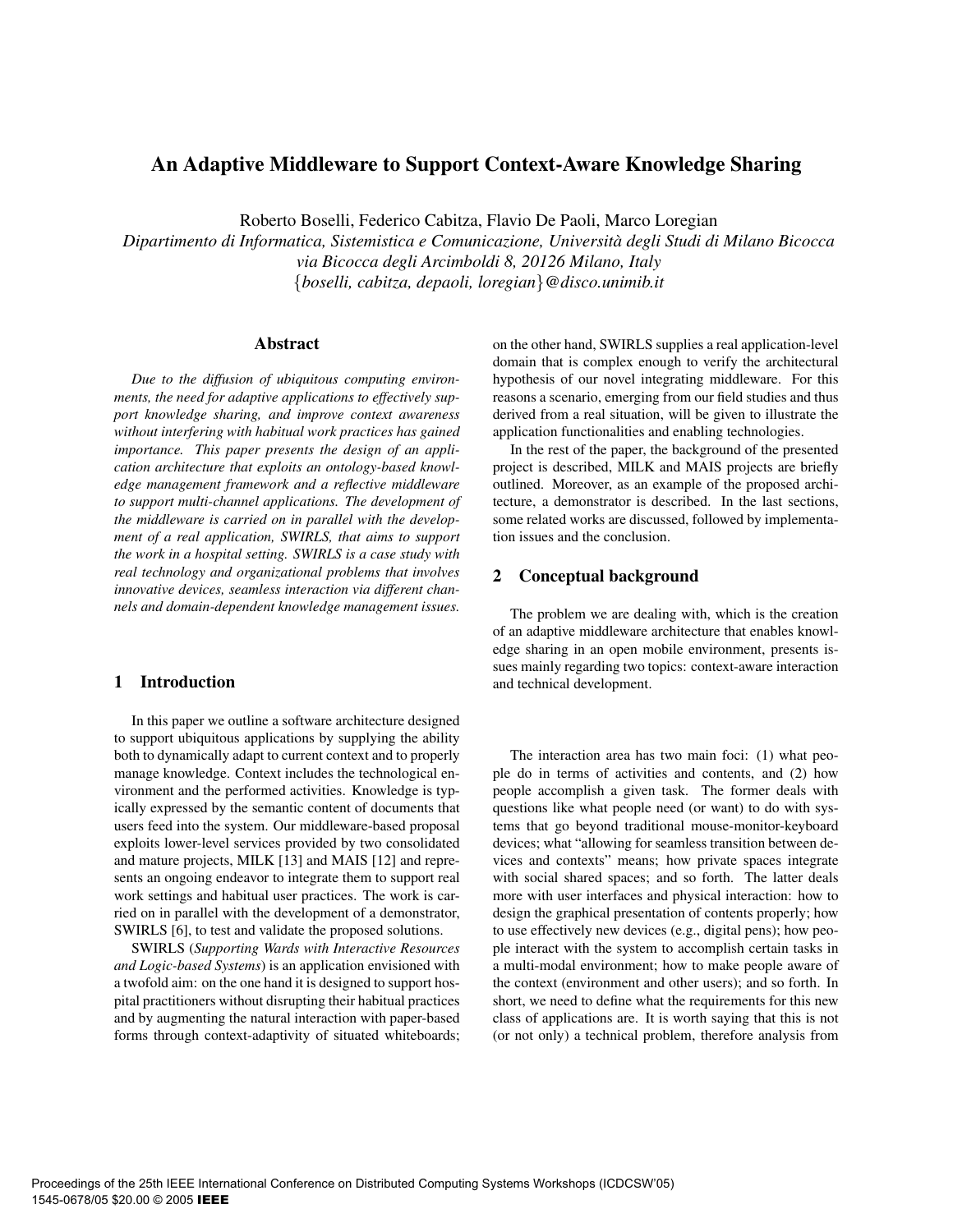different perspectives is necessary. Starting from the experience acquired in previous projects, we are designing experimental applications that allow for further investigations.

As a consequence of widening interaction possibilities, contents and ways to represent them need to be rethought and redesigned to fit the new delivery channels. A naive approach is to simply resize the displayed information (e.g., to shrink an interface to fit the tiny screen of a cell phone). It is well known that it does not work. Therefore there is the need of supplying different representations of the same information depending on the kind of device and connection in use. In addition, also the situation affects the way information is displayed. These two aspects – technology and context – should always drive design, management and retrieval of information. Another key aspect is the interleaving of social and private interaction. In the former case the system should supply functions and information depending on generic parameters (in accordance with some domain and community practices). In the latter, the system should allow a certain degree of personalization and should support the user in his/her current activity. Representation management, correlation of information and filtering are already supported by the MILK Metadata Management System that will be described later (see 3.2). The MILK-MAIS integration we are now pursuing is a great opportunity for exploiting these features in realistic experiments.

To better achieve a successful support to complex interactions, a clear understanding of technical development issues is necessary. "The reflective middleware model is a principled and efficient way of dealing with highly dynamic environments yet supports development of flexible and adaptive systems and applications" [10]. The MAIS project indeed promotes the idea of systematic development of multi-channel adaptive applications based on a middleware approach. The approach is in-line with the evolution of computer science: evolution by abstraction. In the 60s evidences emerged of the need to handle the most common and shared activities performed by programmers in a more efficient and practical ways: the development of operating systems was the answer. In the 80s and early 90s a similar need emerged for distributed system programming: the answer was CORBA and the object model. Modern middleware such as the so-called "application servers" are evolution of that answer. Even today there are people claiming: "I do it better with sockets. I get more flexibility, more performance, why should I bother with component models, EJBs and so forth?". As for the long-running discussion between C and higher level languages, there is some truth in these claims, but since most of the people are now convinced that the more structured a language is, the more effective in long terms; most of multi-device, multi-channel, ubiquitous, pervasive applications' programmers will agree that systematic development supported by an infrastructure facilitates the development of *real* applications. The question is: what are the requirements for such an infrastructure? for such a middleware? Nobody has the right answer today, but it is worth investigating to identify problems and needs.

## **3 Project background**

In this section the key features of MAIS and MILK projects, that are the cornerstones for our current work, are presented.

The goal of the MAIS project is the deploy of a platform according to models and methodologies enabling the creation of adaptive and flexible information systems. To this end, MAIS defines a reflective architecture [2] supporting the creation of a system that is able to observe and control its own structure and run-time behavior. In the MAIS architecture, reflective knowledge is expressed in terms of Quality os Service (QoS). QoS means that, given a certain service (e.g., localization service, displaying service, etc. . . ) the middleware lets the application access and possibly control its characteristics (e.g., the bandwidth, the size and resolution of the screen, etc. . . ).

In our context, the location is of particular interest. The position of each device can be static or dynamic. In the former case (e.g., for a desktop PC), the location is fixed and can be entered at setup time and assumed valid at any time; therefore, no special location technology is required. In the latter case (e.g., for mobile phones and WiFi devices), extra effort is required to track the current position by exploiting a fixed or mobile infrastructure with different degrees of precision. In recent past, there have been many research efforts on wireless positioning of mobile devices. As a result, it is now possible to determine the geographical position of users with sharp approximation (e.g., by UMTS or GPS technologies), or coarse approximation (e.g., by triangulation techniques of telephone cells for the GSM protocol). The reflective architecture is in charge of detecting such properties and updating them as soon as relevant changes in the environment occur.

The MILK project has delivered a framework, named MMS, to support knowledge management and knowledge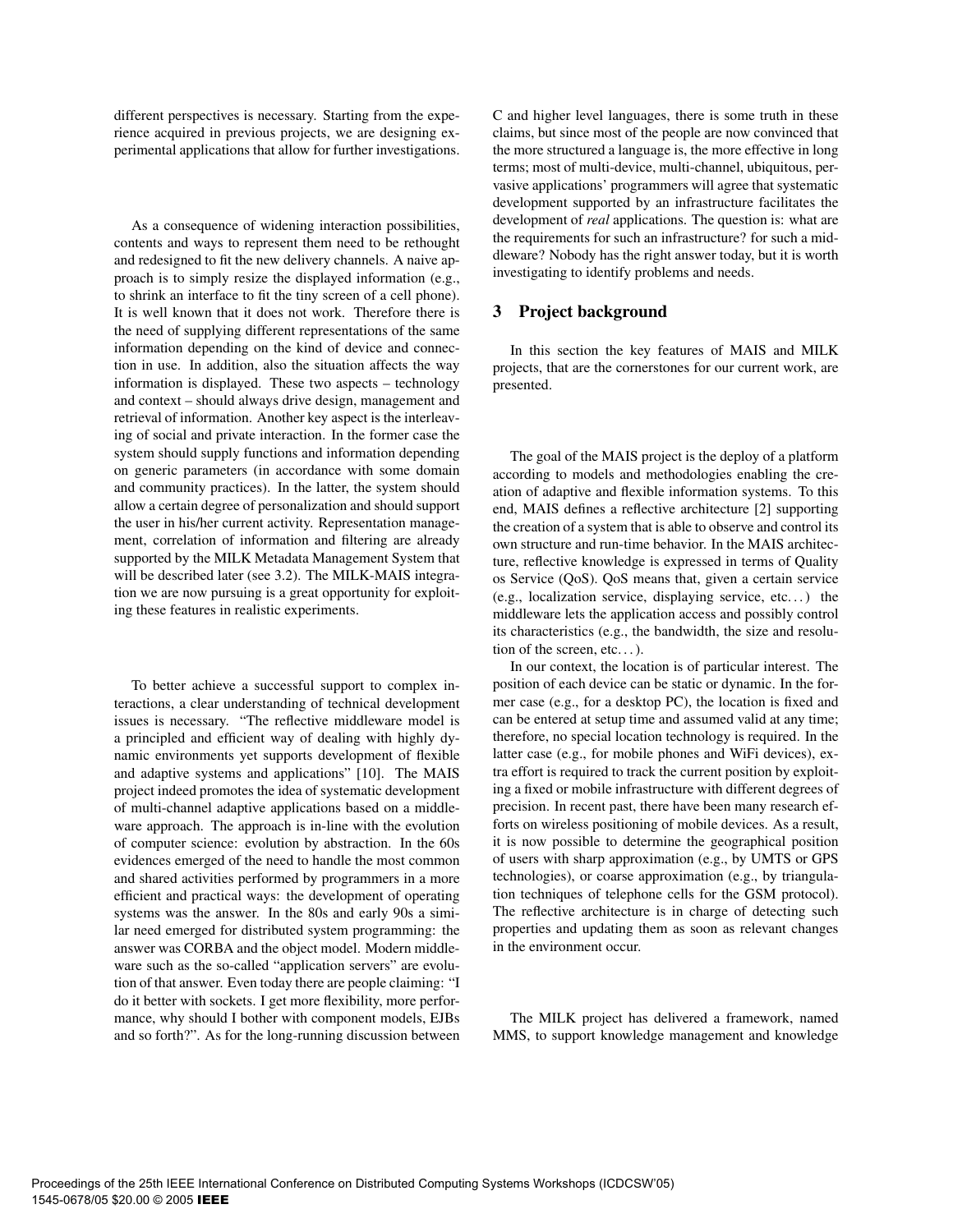sharing among people belonging to an organization. The framework is potentially accessible in multi-modal and multi-channel fashion. In the MILK project we have developed a PC-based interface [1], ad-hoc solutions to support both social interaction, via interactive shared screens, and private interaction via cell phones. An open issue is still the development of an integrated and adaptive support for seamlessly moving among different environments. The ongoing work is focusing on the integration of the MILK system in a reflective architecture, given by the MAIS project. Our goal is now to exploit the features of the reflective architecture to support multi-channel access to MILK, identifying further requirements for multi-modal interactions in MAIS and enhancing the knowledge on requirements when supporting seamless transition between interaction devices, modes and contexts, and consolidating at the same time the MILK MMS features by experimental verification.

**MILK interaction approach.** MILK exploits a new approach to interact with users. With the traditional searching features, the MILK system provides the user with a discovery feature that fetches and shows information that is related to the current user activity and hence to the context. Discovery is addressed by the *view with context*, a metaphor realized in a profiling mechanism that binds together elements of different nature [5]. On the screen, the element a user has retrieved (e.g., a document) is displayed surrounded by other elements that are similar to it (e.g., related documents, expert people and projects on the same subject). In such a way, users become aware of what is available and can discover novel information. In the following scenario (see 4.1) this presentation technique will be simply addressed as "workspace". Other details on the PC interfaces have been thoroughly discussed in [1].

**Metadata Management System.** The MMS is the component accomplishing knowledge organization. The MMS is composed of a set of modules that manage the information associated with documents, people, communities and projects, which are collectively referenced as "elements" within the proposed model. The physical repository of these elements (as well as of any other MILK element) is the Document Management System (DMS). MMS elements are described by means of metadata that capture basic information (e.g., names, references, dates, ownerships, etc.), content information (e.g., free or user-defined keywords and system or classifying keywords), qualifying information (e.g., relevance, frequency of use, user rating, etc.) and finally relations with other elements within and outside the system. Relations are key issues for a knowledge management system since they support advanced information retrieval and information discovery. Besides relations explicitly maintained in element profiles (such as bookmarks and threads of discussion), the MMS can compute and filter relationships to address issues related to the context of use (e.g., user profiles and environment). The context-based content adaptation is a fundamental issue in MILK, and it is accomplished through the concept of representation. In the MMS, the "classical" document is replaced by an artifact, i.e. a compound object constituted by various files, each of them being a different representation of the same content. Different representations are needed to support different contexts and different channels. In fact, when the system delivers information, it has to provide data in a format accessible according to the context of the user activity. A good reason to introduce different representations is related to technology: some representations are not suitable for certain technology. For example, it is not so desirable to watch a presentation or read a technical paper on a mobile phone. The reflective system is in charge of detecting the available channels and suggesting the best representation available in terms of both technology and context of use (QoSs).

## **4 SWIRLS: the reference application**

In this section, the SWIRLS application, which is the test bed of our project, is presented.

The hospital ward represents a very challenging field of work for ubiquitous applications since its domain is characterized by high mobility and spread of heterogeneous actors playing different roles over time. Moreover hospital ward work is organized in a delicate balance between a strict planning, which is driven by quite well established protocols and practices, and a constant and swift adaptation to ever changing contingent needs so as to guarantee assistance and care in any way, regardless of the scarce resources. Although computer technology offers several kinds of support to this highly dynamic environment by enhancing actors' capabilities of storing, fetching, and communicating information according to current context, hospital practitioners have always been quite reluctant in adopting computer applications that propose a more or less accentuated dismissal of paper and traditional artifacts [18]. As a consequence, the level of digitalization in hospitals is still quite low and different kinds of healthcare stakeholders ask for new approaches to design tools that reach an acceptable compromise between natural human-computer interaction and context-aware knowledge management.

SWIRLS is our endeavor to address these compelling research issues: by designing SWIRLS we intend to develop a sample system that, by relying on a stable distributed architecture and by adopting the general guidelines of ubiquitous computing paradigm, supports practitioners in their habitual hospital *knowledge work* and *articulation work*. As such, SWIRLS can be considered a suitable reference application for the middleware we are developing: it conceives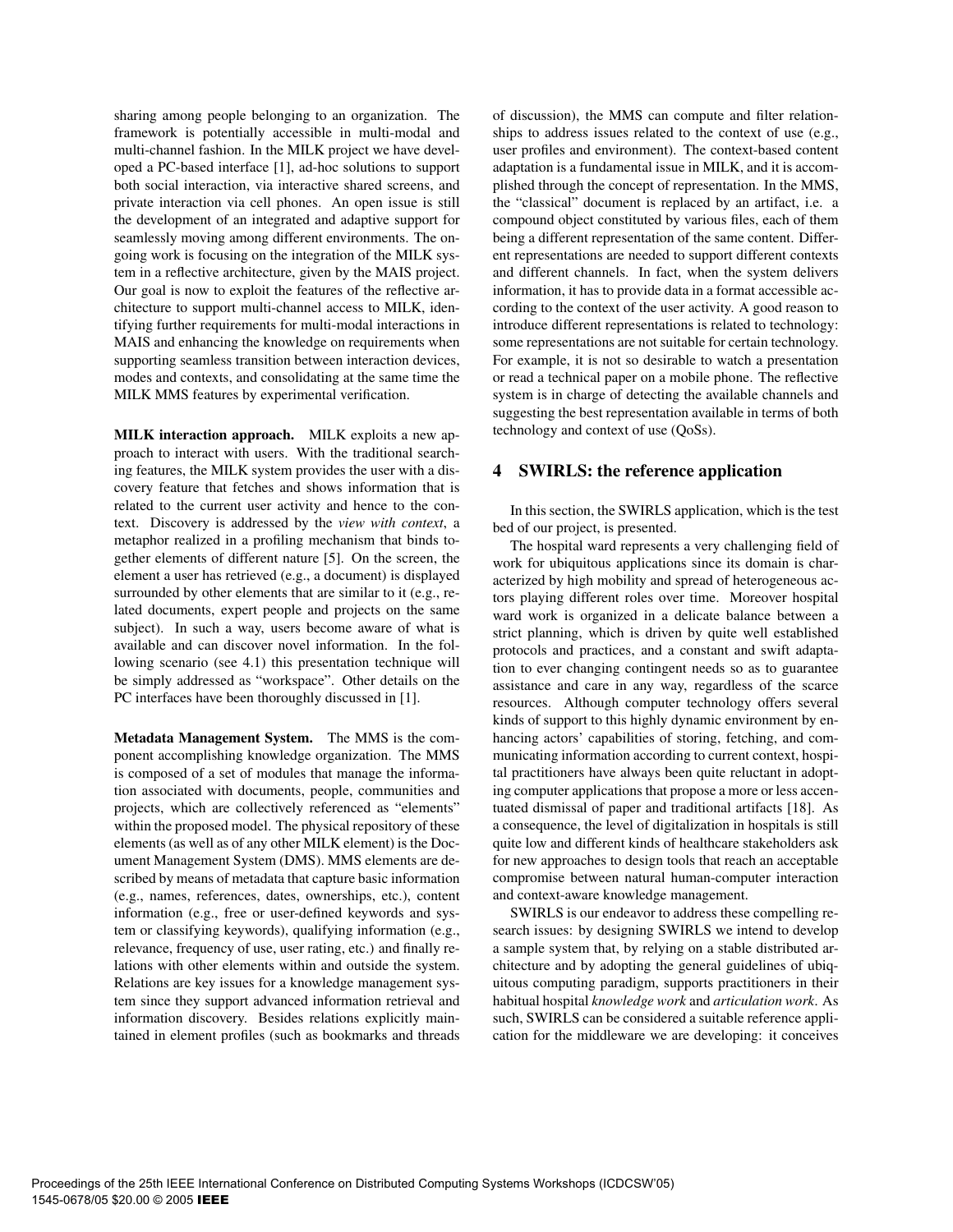computation as spread throughout the environment, across small devices, either mobile or embedded in the background infrastructure.

In the SWIRLS application domain the focus is on how practitioners can be supported by information technology without disrupting their habitual practices and through a process of augmentation of habitual technology and devices. For this reason, following a first effort towards the identification and analysis of artifacts used daily by practitioners, we detected that paper-based forms and wallmounted whiteboards are among the most useful artifacts [3]. We have found that generally paper-based artifacts can be augmented by the use of the Anoto technology, whereas whiteboard-based interactions can be enhanced by the use of interactive touch-sensitive large screens. Although we think that these enabling technologies do address interaction requirements in a novel and promising way, that notwithstanding we also think that only within a comprehensive solution (encompassing a middleware able to provide context adaptivity and advanced knowledge management) these tools could really support workers even in one of the most demanding domain as hospital work can be. In the next section a scenario envisioning SWIRLS application, integrating MILK and MAIS in healthcare domain, is presented.

Dr. Pierce, an orthopedic physician, is in the practitioners room at the hospital; he is prescribing <sup>a</sup> blood examination that Mrs.  $R.D.$  — one of the inpatients he is accountable for — should undergo the next day by filling <sup>a</sup> form by means of <sup>a</sup> digital pen. The prescription form is <sup>a</sup> preprinted checklist in which all the most common examinations are reported; each item on this list has two boxes aside: one for the physician's mark affixed at prescription time and the other for the nurse's sign, that she will write once the blood samples are ready to be processed by the lab; when the physician puts her/his initials at the bottom of the order form, all the marked examinations are intended as prescribed and booked at the lab, at the same time the corresponding tube stickers are also printed.

In order to publish the prescription, Dr. Pierce must place the digital pen into its cradle, so that the patient prescription is downloaded; the cradle is placed aside the Smart whiteboard and, once he approaches it, his RFID badge is sensed by an RFID tag reader at the board; as <sup>a</sup> consequence on the screen the system brings into focus the elements that were blurred for privacy reasons, highlights ward information that relates directly to Dr. Pierce and opens his personal workspace where personal information and data (such as calendar and to-do lists) are displayed.

The moment also Dr. Forrest enters the room, she is

also identified by the system by means of her Bluetoothenabled mobile phone and when she approaches the Smart whiteboard, also her RFID badge is sensed by the board RFID tag reader. Now also Dr. Forrest workspace is available on the screen; except for private documents and confidential messages (marked as such by their sender) that Dr. Pierce should not be allowed to read, work notes, public announcement and messages left for Dr. Forrest by other practitioners are promptly displayed within her workspace, so that she may read, delete or possibly store them in her smartphone or palmtop. When the board senses Dr. Forrest personal badge, the system highlights with <sup>a</sup> different color the patients' names that she has in common with Dr. Pierce; likewise the icons corresponding to each of these patients are represented by <sup>a</sup> cluster of related elements that refer to data regarding their medical trajectory. By such information filtering and presentation modulation (highlighting), the system attempts both to prevent information overloading and to facilitate face-to-face interaction among the two physicians by providing them with <sup>a</sup> convenient way to recall significant and up-to-context information about patients. With such <sup>a</sup> reminder, Pierce and Forrest end up by considering together <sup>a</sup> particular patient case, Mr. G.D.. Dr. Pierce takes from G.D.'s electronic patient record the image of <sup>a</sup> computed tomography (CT) scan that the patient underwent the day before, and begins browsing the attached report while commenting it with Dr. Forrest. The report is <sup>a</sup> perfect copy of the original hard copy but it is also enriched by many hyperlinks both towards other G.D.'s health data and to both corporate (LAN) and worldwide (Internet) medical knowledge resources.

## **5 The application architecture**

As depicted in the scenario above, the SWIRLS application exploits a large number of devices of various kinds, interacting in a peer-to-peer fashion. Each component (i.e. each software client in the system) is essentially powered by three different logical layers (application, middleware, services); each of those is decoupled from the others and composed of different tiers (see Fig. 1 for an example). The upper part of Fig. 1 is the actual application layer. This layer is split in two tiers: the Application Clients and the Interaction Managers (IM). The specific implementation of these components depends on the device (see Fig. 1) and supports the human-computer interaction, as they are responsible for processing interactions and contents presentation. The layer components, and IMs in particular, are located with the computational resources of the devices. On the other hand, according to the approach we have chosen, all other system components (i.e. service providers) may be spread over the environment, or even accessible through the Internet.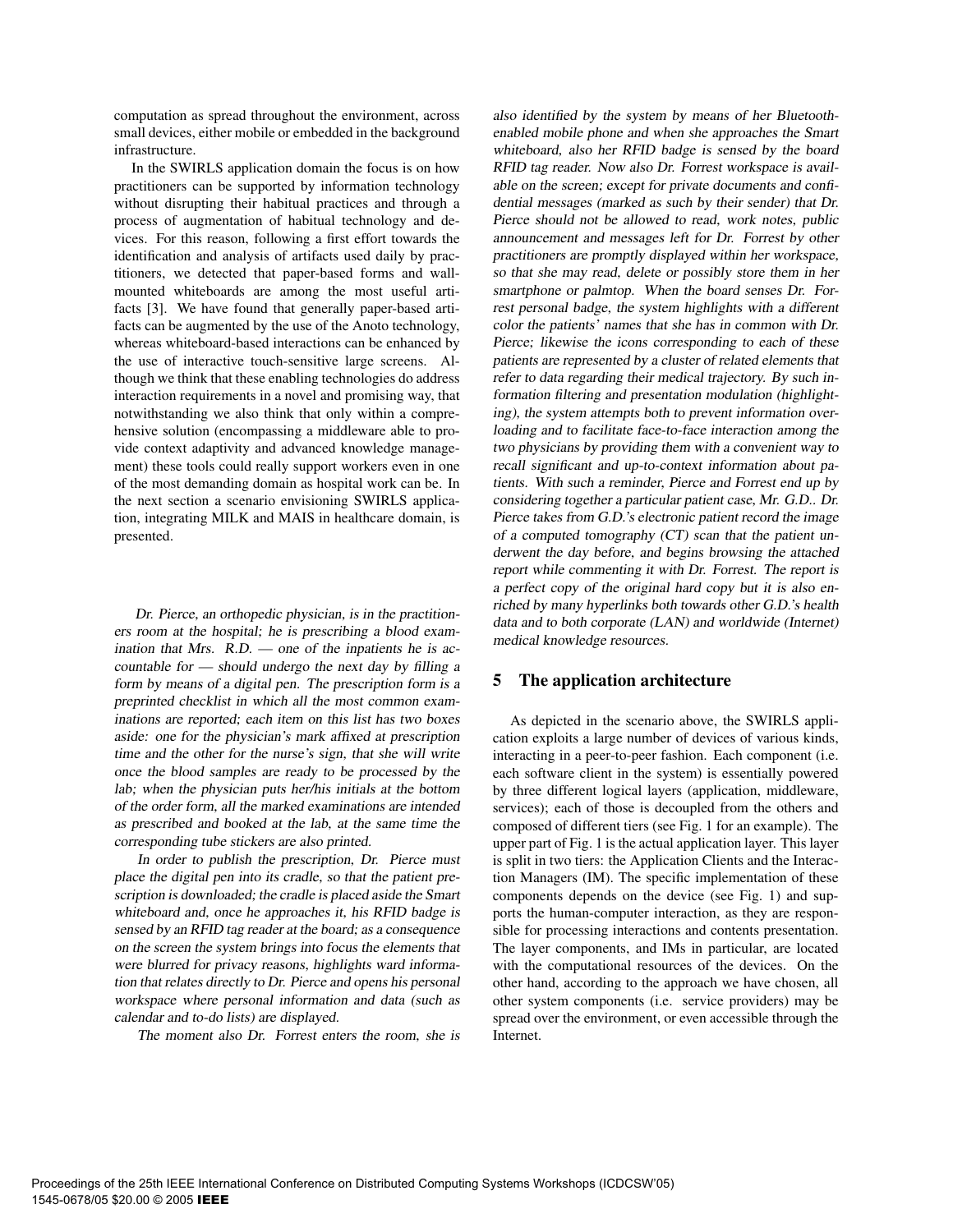

Instead of an RPC approach, we have chosen a document-based interaction style, meaning that there is no direct invocation of methods from a component to another. Form-like XML documents are exchanged to decouple the internal behavior of components and the services they supply. Resources are specified by URI's, so they might be locally resident as well as located on some remote machine acting as a server, and those resources (i.e. documents) are parsed by target entities. In the following the main elements of the architecture are presented.

**Application Client.** In order to properly work, each of the devices adopted in the application framework needs to be enabled by a specific software client. This component is responsible for the final presentation of the documents, or generally of information coming in XML from the underlying Interaction Manager, and thus for enforcing interaction. Different technologies will require different solutions. For example, devices with a small amount of memory or computational power (i.e. mobile phone in Fig.1) can only carry very lightweight clients. Other device, like digital pens and Smart whiteboards, cannot run software and therefore need to rely on PCs. To better explain what the tasks of ACs are, consider for example PCs, which can host complete solutions: their client may encompass both a visualization manager, such as a web browser, and a presentation engine, such as Flash interpreter. XML documents will then be parsed by the presentation component and then visualized in a way that is suitable for the current context.

**Interaction Manager.** The IMs context information and build a suitable representation of documents fetched from the MMS. The aim of this task is to feed ACs with tailored information. The MMS is not described in details

in this section because it has already been with respect to MILK. IMs are thus the behavioral core of the applications. They are responsible for finally managing both the inputs (coming from application clients) and the outputs (gathered through the middleware from the underlying web services). We actually chose a peculiar strategy for processing inputs and outputs with respect to the context. At the moment we rely on logics that are managed by an inferential engine [7, 9]. The innovation in the process is that the knowledge inferential rules come from distributed ontologies, that are interpreted by a specific component of the OM (see next section).

**Middleware.** The middleware basic role is to provide communication means between applications and services but, most important, the middleware layer also supplies features to support adaptation and the knowledge management capabilities of the system. Context information may be directly or indirectly gathered through reflection mechanisms. For example it is possible to utilize network reflective information can be exploited to build topological references with respect to a given model and therefore understanding user positions in terms of proximity. Moreover, if a device is within the sensitivity range of one or more other devices then it is possible to infer its location with coarse accuracy. For example, in the scenario depicted above, Dr. Pierce was sensed to be approaching to the Smart whiteboard when he enters into the RFID tag reader range, while his presence in the room was already known according to the detection of his Bluetooth-enabled Nokia digital pen. Main components of the middleware layer are thus the reflective features and the methods for handling them, that are handled by the socalled Property Manager. Knowledge management features deal with element profiling, computing of relations among elements and organizing actual elements (i.e., documents and files). Such capabilities are addressed by dedicated tiers that exploit another tier — the OM — that supplies terms and descriptions of the domain addressed by an instance of the system.

The lower part of Fig. 1 depicts the reasoning infrastructure for the applications, meaning the services required for providing the application level the essential material to be manipulated: documents to be displayed (already in a suitable format) or just facts and rules (extracted from distributed ontologies) to feed the inferential engine in the IM.

**Ontology Manager.** What we generically call our knowledge base is then a set of shared ontologies that is managed by the Ontology Manager plus the documents stored in the Document Management System. Ontologies are used to represent the knowledge of a given domain through formalization of concepts and definition of relations among the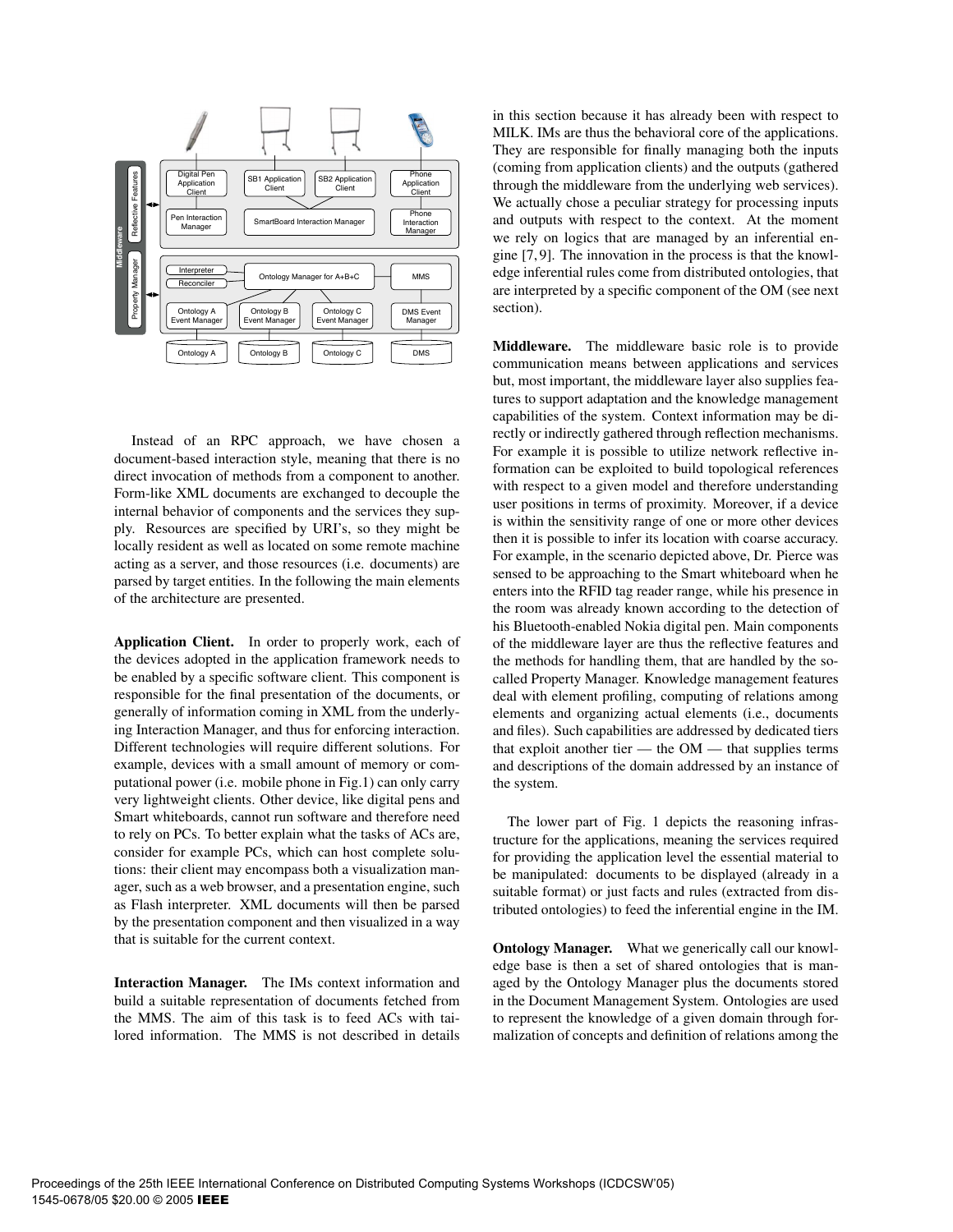terms of the domain. An ontology generally appears as a taxonomic tree of hierarchically organized concepts or entities. Such a hierarchy is built with respect to a given relation (e.g., the *is-a* relation), but other relations (e.g., *is-part-of*) may also be explicitly represented to capture the different dependencies between concepts. The OM manager actually uses several kind of ontologies that cover different aspects of the domain and the interaction. For example we adopted ontologies for addressing and correlate *contents*, for describing the possible *contexts* and the *devices* in the domain of interest, to describe the actors in the domain in terms both of *organizational structure* and of people *roles*.

The Ontology Manager, which inherited its name and some functionalities from a former MILK OM, is in charge of managing the distributed ontologies, presenting them as a single entity to the upper level. The OM is responsible for simple tasks, such as granting access to the knowledge base (e.g., to the MMS to correlate documents), and for complex tasks, such as keeping distributed ontologies aligned and consistent. The OM has to gather different pieces of ontologies together and adopt mechanisms to create links and interconnect them. The OM is powered by two subcomponents that are devoted to each of the above mentioned tasks: the Ontology Reconciler and the Ontology Interpreter. The Reconciler encompasses strategies and algorithms to keep the ontologies and their instances updated and aligned with the system's desired behaviors and with the knowledge model in the knowledge base. It might be useful, for example, when a device is back online after being offline, to realign to the local ontology that may have been changed in the meantime. Moreover, the Reconciler has the task of merging ontologies that may have been created on specific devices and situations. This problem has been widely studied in literature. For example, the works of Pinto [15,16] focus on the problem of integration. She gives a deep analysis of what the problems of integrating ontologies are and in [15] she carefully deals with the *merge* operation. Noy and Musen [14] also studied and implemented PROMPT, an algorithm that provides a semi-automatic facility for merging and aligning ontologies.

In our approach, ontologies are used to represent knowledge, and procedural knowledge (which is also "how to adapt to context changes") in particular, in a declarative form. The Ontology Interpreter is tightly connected with IMs and is responsible for translating such procedural knowledge into rules that may be interpreted by the inferential engine associated with IMs. It is then by this component that the IM is able to gather information (i.e. facts) upon which inferences are made and it is also through this element that the rule base might be extended or dynamically adapted to any desired system behavior (i.e. matching to context-related ontology in the knowledge base). According to the relation through which the Context Ontology is structured, new rules can be generated by this component and then they may be dispatched to the IM.

**Event Managers.** The architecture also provides standard components for managing information flows from resources that are logically not encompassed by the system (e.g., repositories). Since there are different kind of resources, such components have to be highly customizable, in order to provide a reliable interface to repositories (which are by this mean turned to effective web services). Information and control can flow either top-down or bottom-up. In the former case the application requires services to the underlying system. In the web services model we adopted this simply maps to a request for accessing a resource. The EMs are the components that enable the "publication" of those resources. Moreover, since the same resource may be shared among different services, they may also push information to other system components. For example, when a new document is inserted in the DMS, an event is notified to the MMS so that a new profile can be created or an existing one may be updated so as to include the new entry.

## **6 Related works**

Middleware technology, acting as a mediator between the application and the operating system, should make it easier to the programmers to develop applications that are able to adapt to highly dynamic environments. Reflection, and reflective middleware in particular, seem a suitable solution for dealing with the proliferation of computationenabled mobile devices. Our middleware is supported by the reflective layers of the MAIS platform [2] and hence its features have not been re-implemented in our middleware. Several other frameworks providing similar functionalities may be found (e.g. OpenCORBA [11], DynamicTAO [10]). Among other solutions relying on a reflective platform to support device context-awareness it is also worth mentioning the works in the CARISMA project [8] and their use of metadata for achieving the separation between middleware functionalities and their implementation. Policy-based approaches, as the one used for CARMEN [4], have the same goal, that is the *separation of concerns*, even if they differ on how this separation is achieved. Mobile agents have also been investigated in this scope, the SALSA framework [17] also investigates our application domain, since it addresses information retrieval in healthcare. We are not going to relate further, for this paper, on literature regarding ontologies and knowledge management issues.

#### **7 Implementation issues**

At the moment this paper is written the SWIRLS application is being developed as a case study for the middleware